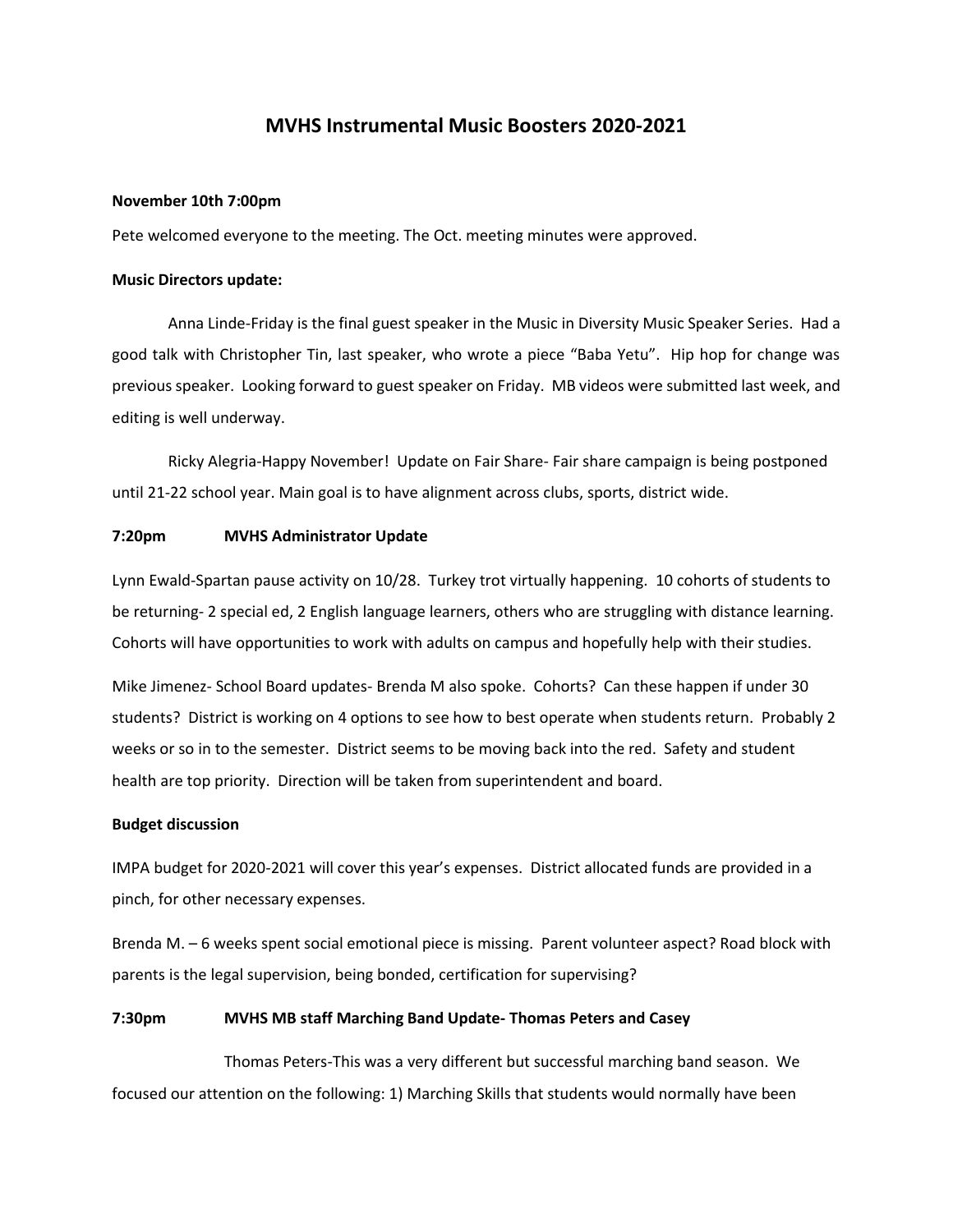working on 2) Video contributions from all students and 3) Students had the opportunity to work in groups, in a small group. Some collaboration, diverse groups, among grade level, old and new members to create music selection. All of this should make a rich learning experience. Cohorts are only allowed for small special needs students. Winter Percussion and Winter Guard- mtg. 11/13 and 11/17 and there will be a parent mtg. on 11/30 7:00pm- Color guard as well as Percussion. We will go over what classes will look like in the Spring. Anna went over survey about Winter Percussion and Winter Guard, as well as 'Our Guiding Principles" as well as Factors to be considered: Space, Instructors and Materials.

**Casey**- It's not just MVHS and LAHS, but WGI is also going virtual. The local circuit is also online, free, flow (\$12) on Netflix. We will be asking the community what they are doing and also, Northern California NC Percussion line competitions, finding out how they are making the shows.

**Suzie**- Cologuard is going as well as it could be. As far as Winter goes, maintaining a safe space for guard. Space has always been a battle, even when not in a global pandemic. MB update- social and emotional needs for the guard have been a priority. Susie has been collaborating with the guard to make things happen. Students have been learning skills, minus in person skills.

Casey- Had a discovery, how can we make things effective? Casey made some videos, watched students play along. Stomp at home stuff, coffee cups, hoping on to zoom to say hi, etc.

#### **Questions: Cindy from chat:**

**(Pertaining to the music survey) How many of the need more info were freshman?** Maybe reviewing videos from last year, would that help? Anna- yes, watching videos is a great idea. Leaders in WG to start a dialog.

**Dance cohorts are practicing on campus, why not Color Guard?** Lynn- Not aware of groups practicing. Cheer will return in December. Dance Spectrum should not be practicing on campus at this time.

**The teachers will need new ways to teach if going to hybrid?** Mike- Will have to work with the teachers on this, but Winter break is quickly approaching, so limited time as well.

**How many kids are in band v. how many are they losing as seniors?** How many kids are aging out as seniors? How many are we losing this year? Anna will find out numbers on Freshman and Seniors in MB and Winter Guard.

**Light update:** Up and being adjusted, ready to go now.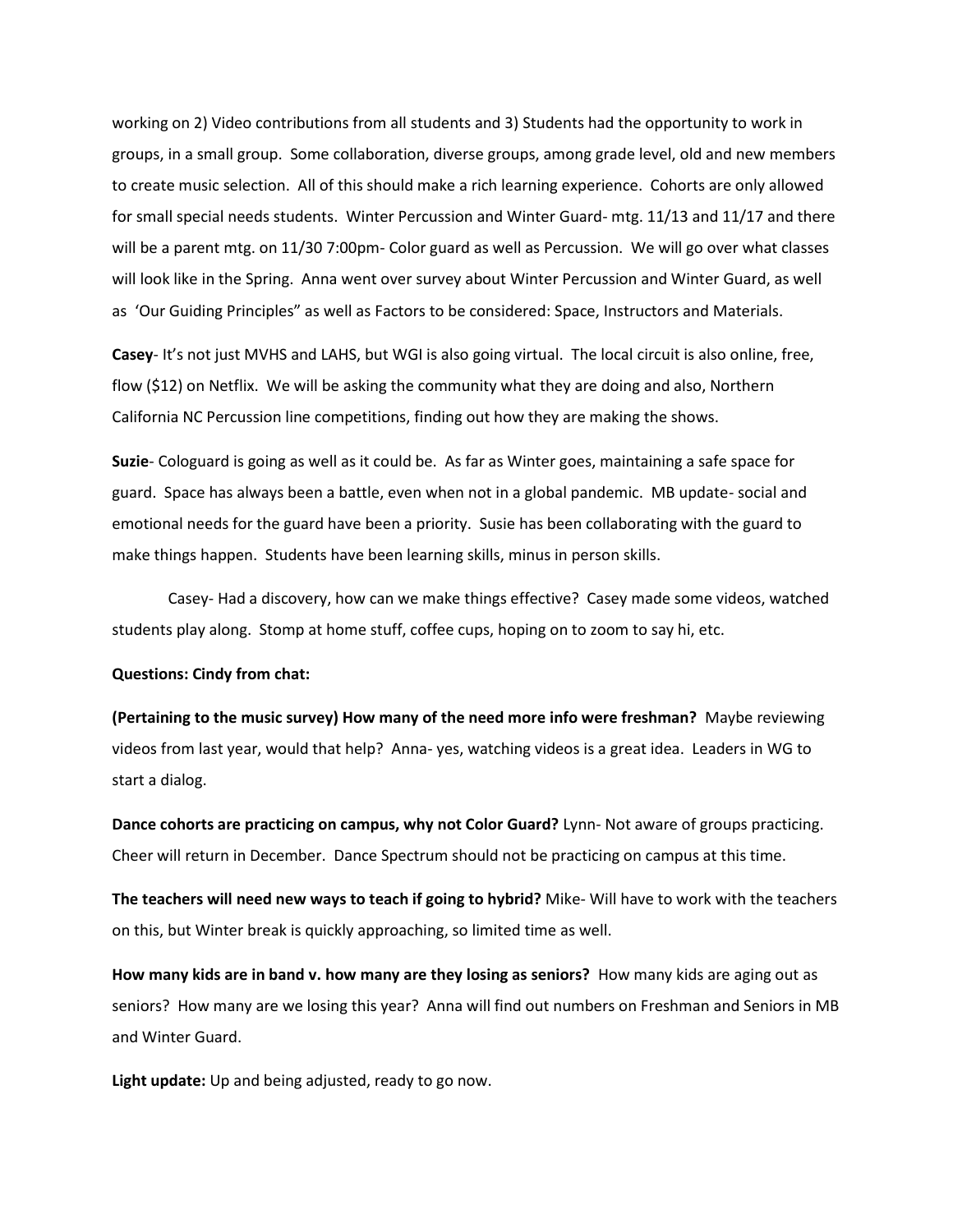**Sports teams practicing but not music?** Anna- it's all about being equitable.

**Brenda**- PTSA came out with MV Cares sponsoring a basket. **Peter**- Gift basket for a family in need. MV Cares. Looking to make over 50 baskets. Sports Boosters is also adding a tree to the baskets. Music could still add something to the baskets.

**Jeff Kuan**- Possibility for Winter Winds? Ricky- it's all about safety. PPE for instruments is an option.

**Casey**- Winter Winds- is it creeping into WGI- 6 registered for last season. Lots of groups are looking into it, our circuit is really good. Winter program in the winds is out there, something to think about.

**Mia-** any update for Jazz band? Ricky- Jazz band like similar classes, either distance learning or hybrid, we will take it as it comes.

**Music Outreach Club?** Music Council is a club which helps with the building of the program. Apollo clubanother club that was absorbed by the music council. Apollo is within the Music Council.

**Board Reports- President and VP- Peter Stanley & Jacqueline Trager**- Peter mentioned that Agnes and Brenda spoke at the school board about students social and emotional needs.

Budget Addition to add funds for webmaster- increase line to \$2400 from \$1600. Passed

**Music Booster Direct Appeal Discussion**- Peter we will be table this until January. We are running up our reserves to pay staff. Please hop on and donate to the Boosters. Lara and Gina have offered to work on fund raising for Direct Ask.

**Student Council report-Carolyn Smith (Music Council VP)-** Virtual performances in chamber ensemble, more performance opportunities. Sectional time v. virtual performances are going well. Leadership team- equality among people in the group. How to get more people involved in the leadership. Brendaany negative comments? What is being said? Level of pieces has dropped. Pieces are more conducive to virtual learning.

#### **Announcements or new business**

Bridgepoint Music Menlo Park is closing- Mrinalini spoke to them, but they are closing, selling inventory, ok stuff, new equipment, used equipment, 20 % discount. Continue to service rental equipment.

String Fling/ Band Bash- Usually happens in January. Nothing has been discussed about this event, but Anna will check and keep us posted.